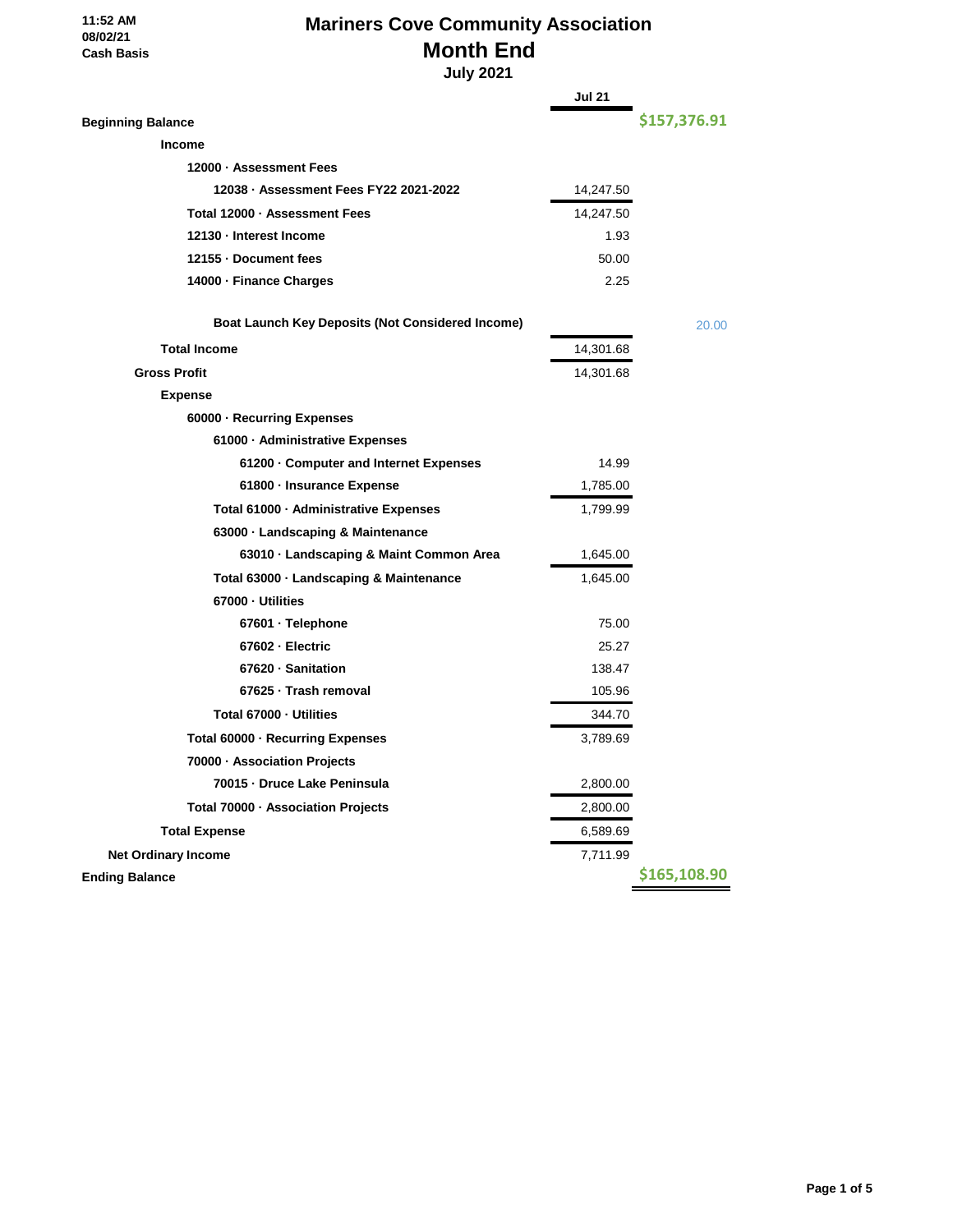# **Mariners Cove Community Association Month End**

 **11:52 AM 08/02/21 Cash Basis**

 **July 2021**

|                                                             | <b>Jul 21</b> |
|-------------------------------------------------------------|---------------|
|                                                             |               |
| <b>Operating Fund</b>                                       |               |
| <b>Beginning Balance</b>                                    | 43,848.43     |
| <b>Deposits</b>                                             | 14,299.75     |
| <b>Payments</b>                                             | 6,589.69      |
| <b>Transfers</b>                                            | 0.00          |
| <b>Ending Balance</b>                                       | 51,558.49     |
| <b>Reserve Fund</b>                                         |               |
| <b>Beginning Balance</b>                                    | 111,350.38    |
| <b>Deposits</b>                                             | 0.00          |
| Withdrawals                                                 | 0.00          |
| <b>Interest</b>                                             | 1.89          |
| <b>Transfers</b>                                            | 0.00          |
| <b>Ending Balance</b>                                       | 111,352.27    |
| <b>Boat Key Deposits</b>                                    |               |
| <b>Beginning Balance</b>                                    | 2,178.10      |
| <b>Deposits</b>                                             | 20.00         |
| Col Withdrawals                                             | 0.00          |
| Col Interest                                                | 0.04          |
| <b>Ending Balance</b>                                       | 2,198.14      |
|                                                             |               |
| 32 Current Checking/Savings<br>11100 · Operating Fund<br>## | 51,558.49     |
| 11110 · Boat Key Deposits                                   | 2,198.14      |
| 11130 - Reserve Fund                                        | 111,352.27    |
|                                                             | 165,108.90    |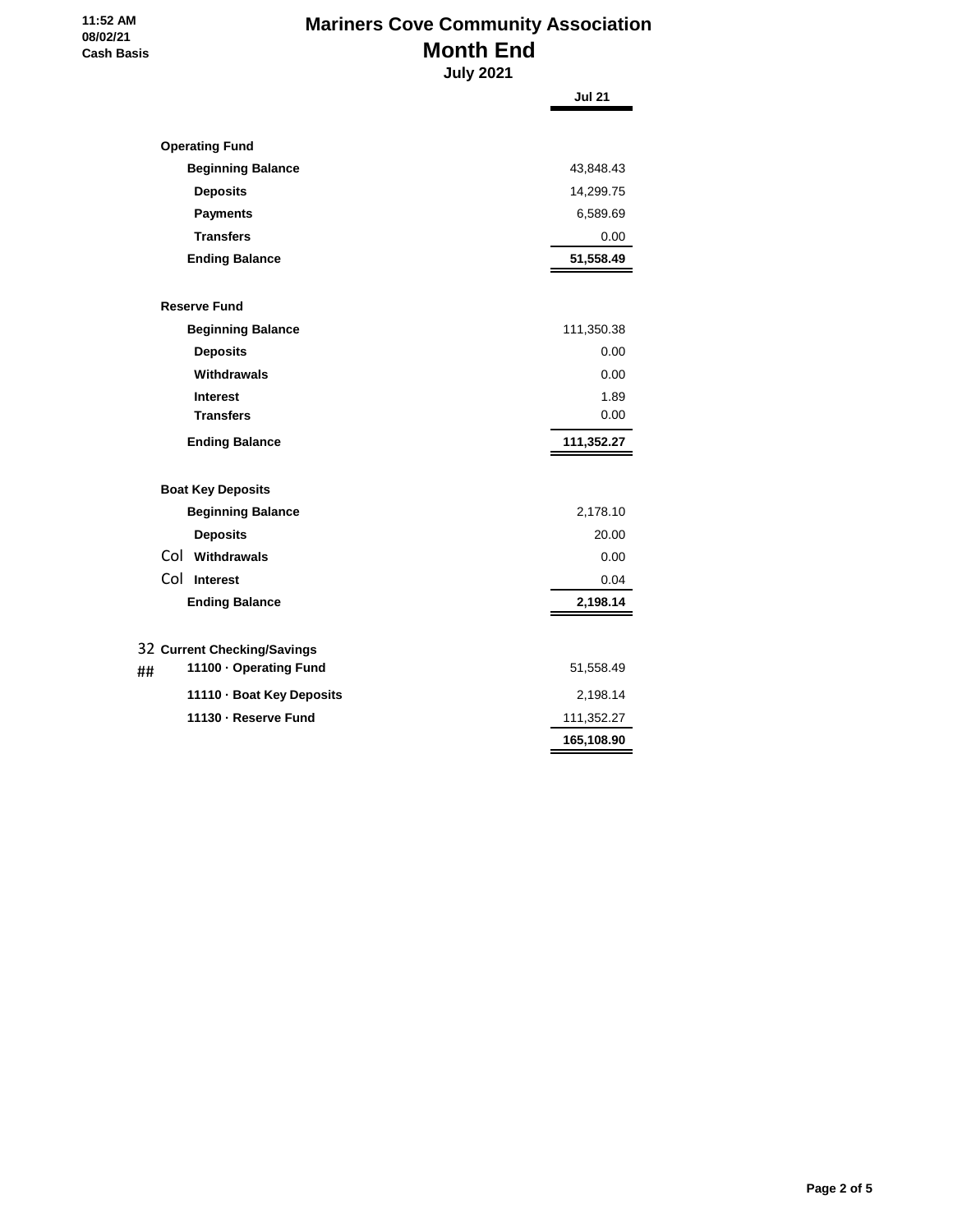**11:52 AM 08/02/21 Cash Basis**

### **Mariners Cove Community Association Month End July 2021**

|                                        | Jul '21 - Jun 22 | <b>Budget</b> | \$ Over Budget | % of Budget | Remaining<br><b>Budget</b> | Projected<br>Remaining |  |
|----------------------------------------|------------------|---------------|----------------|-------------|----------------------------|------------------------|--|
| <b>Ordinary Income/Expense</b>         |                  |               |                |             |                            |                        |  |
| Income                                 |                  |               |                |             |                            |                        |  |
| 12000 - Assessment Fees                |                  |               |                |             |                            |                        |  |
| 12036 - Assessment Fees FY20 2019-2020 | 0.00             | 0.00          | 0.00           | 0.0%        |                            |                        |  |
| 12038 - Assessment Fees FY22 2021-2022 | 43,795.50        | 50,700.00     | $-6,904.50$    | 86.38%      |                            |                        |  |
| Total 12000 - Assessment Fees          | 43,795.50        | 50,700.00     | $-6,904.50$    | 86.38%      |                            |                        |  |
| 12002 - Other Charges                  | 0.00             | 0.00          | 0.00           | 0.0%        |                            |                        |  |
| 12130 - Interest Income                | 1.93             | 13.87         | $-11.94$       | 13.92%      |                            |                        |  |
| 12155 - Document fees                  | 50.00            | 250.00        | $-200.00$      | 20.0%       |                            |                        |  |
| 14000 - Finance Charges                | 2.25             | 350.00        | $-347.75$      | 0.64%       |                            |                        |  |
| <b>Total Income</b>                    | 43,849.68        | 51,313.87     | $-7,464.19$    | 85.45%      |                            |                        |  |
| <b>Gross Profit</b>                    | 43,849.68        | 51,313.87     | $-7,464.19$    | 85.45%      |                            |                        |  |

÷

٠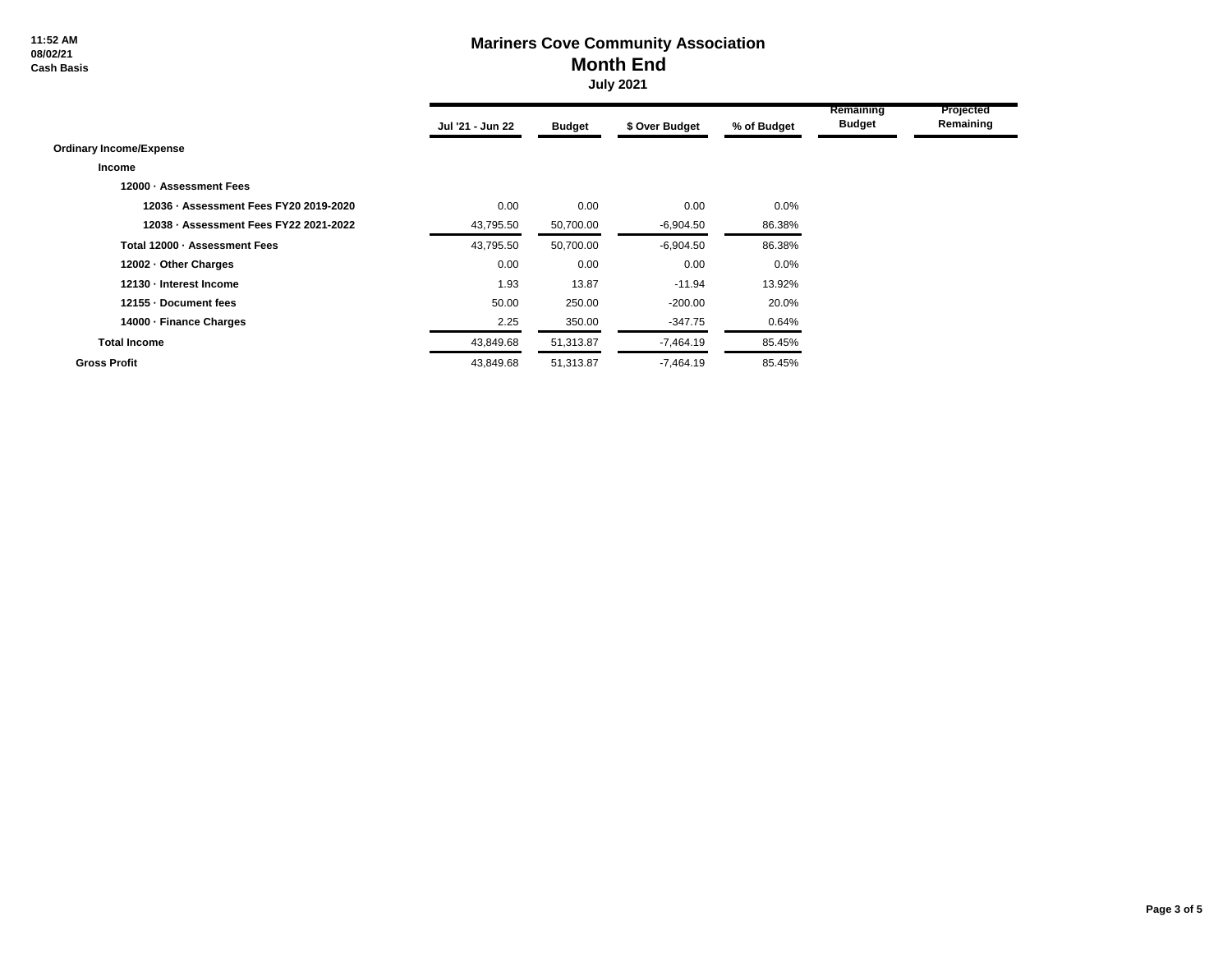#### **Mariners Cove Community Association Month End July 2021**

|                                             | Jul '21 - Jun 22 | <b>Budget</b> | \$ Over Budget | % of Budget | Remaining<br><b>Budget</b> | Projected<br>Remaining |                                                                                |
|---------------------------------------------|------------------|---------------|----------------|-------------|----------------------------|------------------------|--------------------------------------------------------------------------------|
| <b>Expense</b>                              |                  |               |                |             |                            |                        |                                                                                |
| 60000 - Recurring Expenses                  |                  |               |                |             |                            |                        |                                                                                |
| 61000 - Administrative Expenses             |                  |               |                |             |                            |                        |                                                                                |
| 61200 · Computer and Internet Expenses      | 14.99            | 320.00        | $-305.01$      | 4.68%       | 305.01                     |                        | 164.89 Zoom (11 Months)                                                        |
| 61300 - Miscellaneous Fees and Expense      | 0.00             | 243.00        | $-243.00$      | 0.0%        | 243.00                     |                        | 228.00 Beach License                                                           |
| 61400 - Office Supplies                     | 0.00             | 221.50        | $-221.50$      | 0.0%        | 221.50                     |                        |                                                                                |
| 61500 - Postage and Delivery                | 0.00             | 630.00        | $-630.00$      | 0.0%        | 630.00                     |                        | 2 Mailings, 1 Postcard, Monhtly<br>541.72 Statements<br>Annual Meeting Notice, |
| 61510 - Printing                            | 0.00             | 550.00        | $-550.00$      | 0.0%        | 550.00                     |                        | 870.00 Assessment, postcard                                                    |
| 61700 Collections Expense                   | 0.00             | 0.00          | 0.00           | 0.0%        | 0.00                       |                        |                                                                                |
| 61800 - Insurance Expense                   | 1,785.00         | 6,110.00      | $-4,325.00$    | 29.21%      | 4,325.00                   |                        | 6,261.00 Renewal June 2022                                                     |
| Total 61000 - Administrative Expenses       | 1,799.99         | 8,074.50      | $-6,274.51$    | 22.29%      | 6,274.51                   | 8,065.61               |                                                                                |
| 62000 - Events and Activities               |                  |               |                |             |                            |                        |                                                                                |
| 62001 Community Events                      | 0.00             | 750.00        | $-750.00$      | 0.0%        | 750.00                     |                        |                                                                                |
| 62002 - NonEvent Expense                    | 0.00             | 50.00         | $-50.00$       | 0.0%        | 50.00                      |                        |                                                                                |
| Total 62000 - Events and Activities         | 0.00             | 800.00        | $-800.00$      | 0.0%        | 800.00                     | 0.00                   |                                                                                |
| 63000 Landscaping & Maintenance             |                  |               |                |             |                            |                        |                                                                                |
| 63010 - Landscaping & Maint Common Area     | 1,645.00         | 16,120.00     | $-14,475.00$   | 10.21%      | 14,475.00                  |                        | 14,805.00 $\sqrt{7}$ Months + 2 Clean ups                                      |
| 63011 - Landscaping Common Area             | 0.00             | 1,000.00      | $-1,000.00$    | 0.0%        | 1,000.00                   |                        |                                                                                |
| 63020 - Other, Erosion, Trees etc.          | 0.00             | 3,000.00      | $-3,000.00$    | 0.0%        | 3,000.00                   |                        |                                                                                |
| 63040 - Animal / Pest Control               | 0.00             | 2,000.00      | $-2,000.00$    | 0.0%        | 2,000.00                   |                        |                                                                                |
| Total 63000 - Landscaping & Maintenance     | 1,645.00         | 22,120.00     | $-20,475.00$   | 7.44%       | 20,475.00                  | 14,805.00              |                                                                                |
| 64000 Other Repairs and Maintenance         |                  |               |                |             |                            |                        |                                                                                |
| 64001 - Pier                                | 0.00             | 530.00        | $-530.00$      | 0.0%        | 530.00                     |                        | 520.00 Removal & Install                                                       |
| 64004 - Other Repair                        | 0.00             | 600.00        | $-600.00$      | 0.0%        | 600.00                     |                        |                                                                                |
| 64020 - Property Replacement                | 0.00             | 875.00        | $-875.00$      | 0.0%        | 875.00                     |                        |                                                                                |
| Total 64000 - Other Repairs and Maintenance | 0.00             | 2,005.00      | $-2,005.00$    | 0.0%        | 2,005.00                   | 520.00                 |                                                                                |
| 67000 - Utilities                           |                  |               |                |             |                            |                        |                                                                                |
| 67601 · Telephone                           | 75.00            | 900.00        | $-825.00$      | 8.33%       | 825.00                     |                        | 825.00 11 Months                                                               |
| 67602 - Electric                            | 25.27            | 321.95        | $-296.68$      | 7.85%       | 296.68                     |                        | 308.00 11 Months                                                               |
| 67620 · Sanitation                          | 138.47           | 1,039.99      | $-901.52$      | 13.32%      | 901.52                     |                        | 894.82 6 Months + Set up                                                       |
| 67625 · Trash removal                       | 105.96           | 323.60        | $-217.64$      | 32.74%      | 217.64                     |                        | 317.88 8 Months                                                                |
| Total 67000 - Utilities                     | 344.70           | 2,585.54      | $-2,240.84$    | 13.33%      | 2,240.84                   | 2,345.70               |                                                                                |
| 68000 - Miscellaneous Expense               |                  |               |                |             |                            |                        |                                                                                |
| 68900 · Reserve Funding                     | 0.00             | 15,728.82     | $-15,728.82$   | 0.0%        | 15,728.82                  |                        | 15,728.82 June 2022 Transfer                                                   |
| Total 68000 - Miscellaneous Expense         | 0.00             | 15,728.82     | $-15,728.82$   | 0.0%        | 15,728.82                  | 15,728.82              |                                                                                |
| Total 60000 - Recurring Expenses            | 3,789.69         | 51,313.86     | $-47,524.17$   | 7.39%       | 47,524.17                  | 41,465.13              |                                                                                |